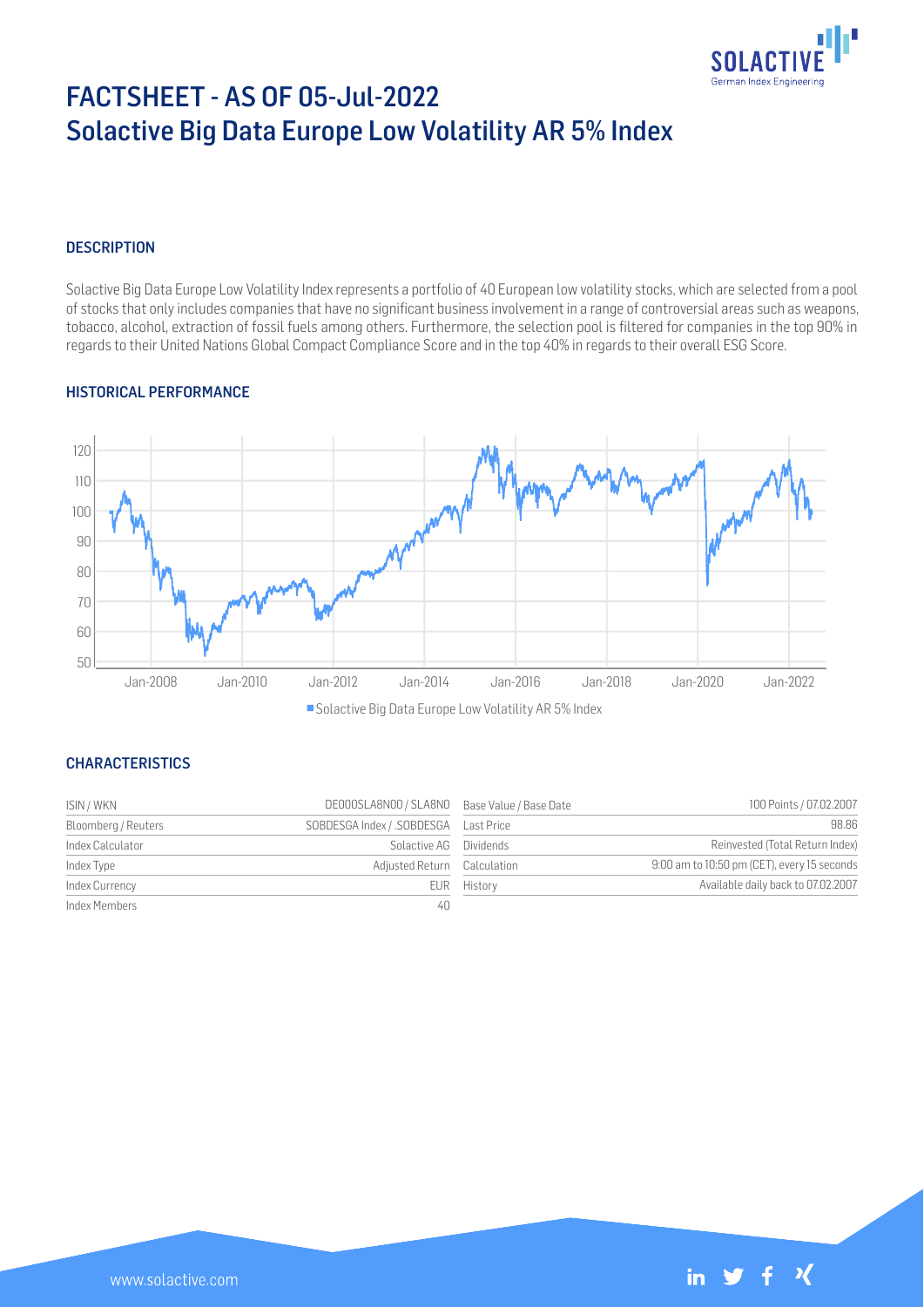

## **STATISTICS**

| <b>EUR</b>         | 30D       | 90D       | 180D      | 360D                  | YTD       | Since Inception       |
|--------------------|-----------|-----------|-----------|-----------------------|-----------|-----------------------|
| Performance        | $-4.26\%$ | -9.66%    | $-14.18%$ | $-9.80\%$             | -14.70%   | $-1.14%$              |
| Performance (p.a.) |           |           |           |                       |           | $-0.07%$              |
| Volatility (p.a.)  | 16.12%    | 14.89%    | 16.84%    | 13.81%                | 16.67%    | 14.30%                |
| High               | 103.66    | 110.64    | 115.19    | 116.93                | 116.93    | 121.49                |
| Low                | 97.04     | 97.04     | 97.04     | 97.04                 | 97.04     | 51.78                 |
| Sharpe Ratio*      | $-2.52$   | $-2.23$   | $-1.55$   | $-0.68$               | $-1.57$   | 0.04                  |
| Max. Drawdown      | $-6.39%$  | $-12.29%$ | $-15.76%$ | $-17.01%$             | $-17.01%$ | $-51.42%$             |
| VaR 95 \ 99        |           |           |           | $-22.8\%$ \ $-37.2\%$ |           | $-21.5\%$ \ $-42.7\%$ |
| CVaR 95 \ 99       |           |           |           | $-35.3\%$ \ $-55.2\%$ |           | $-35.4\%$ \ $-63.6\%$ |

\* Up to 31 December 2021, ex-post Sharpe ratios use as input for the risk free rate term the London Inter-Bank Offered rates in the respective currencies of the index and at a term equal to the observation period. From 3 J 2022 onwards, Sharpe ratios will be / are calculated using as reference risk free rate input the overnight replacement rate for these currencies, namely SONIA (for GBP), SOFR (for USD) and EURIBOR Overnight (for EUR).

#### COMPOSITION BY CURRENCIES



#### COMPOSITION BY COUNTRIES



# TOP COMPONENTS AS OF 05-Jul-2022

| Company                     | Ticker                 | Country        | Currency   | Index Weight (%) |
|-----------------------------|------------------------|----------------|------------|------------------|
| DKSH HOLDING AG             | <b>DKSH SE Equity</b>  | CH             | <b>CHF</b> | 7.75%            |
| RECKITT BENCKISER GROUP PLC | <b>RKT LN Equity</b>   | GB             | GBP        | 7.67%            |
| AXFOOD AB                   | AXFO SS Equity         | <b>SE</b>      | <b>SEK</b> | 7.53%            |
| ORKLA ASA                   | ORK NO Equity          | N <sub>0</sub> | <b>NOK</b> | 7.33%            |
| PENNON GROUP PLC            | <b>PNN LN Equity</b>   | GB             | GBP        | 6.94%            |
| SWISS RF AG                 | <b>SREN SE Equity</b>  | CH             | CHF        | 6.93%            |
| PETS AT HOME GROUP PLC      | PETS LN Equity         | GB             | GBP        | 6.88%            |
| GREAT PORTLAND ESTATES PLC  | <b>GPE LN Equity</b>   | GB             | GBP        | 5.86%            |
| COLOPLAST AS CLASS B        | <b>COLOB DC Equity</b> | DK             | <b>DKK</b> | 4.13%            |
| <b>GEBERIT AG</b>           | <b>GEBN SE Equity</b>  | CН             | CHF        | 3.21%            |